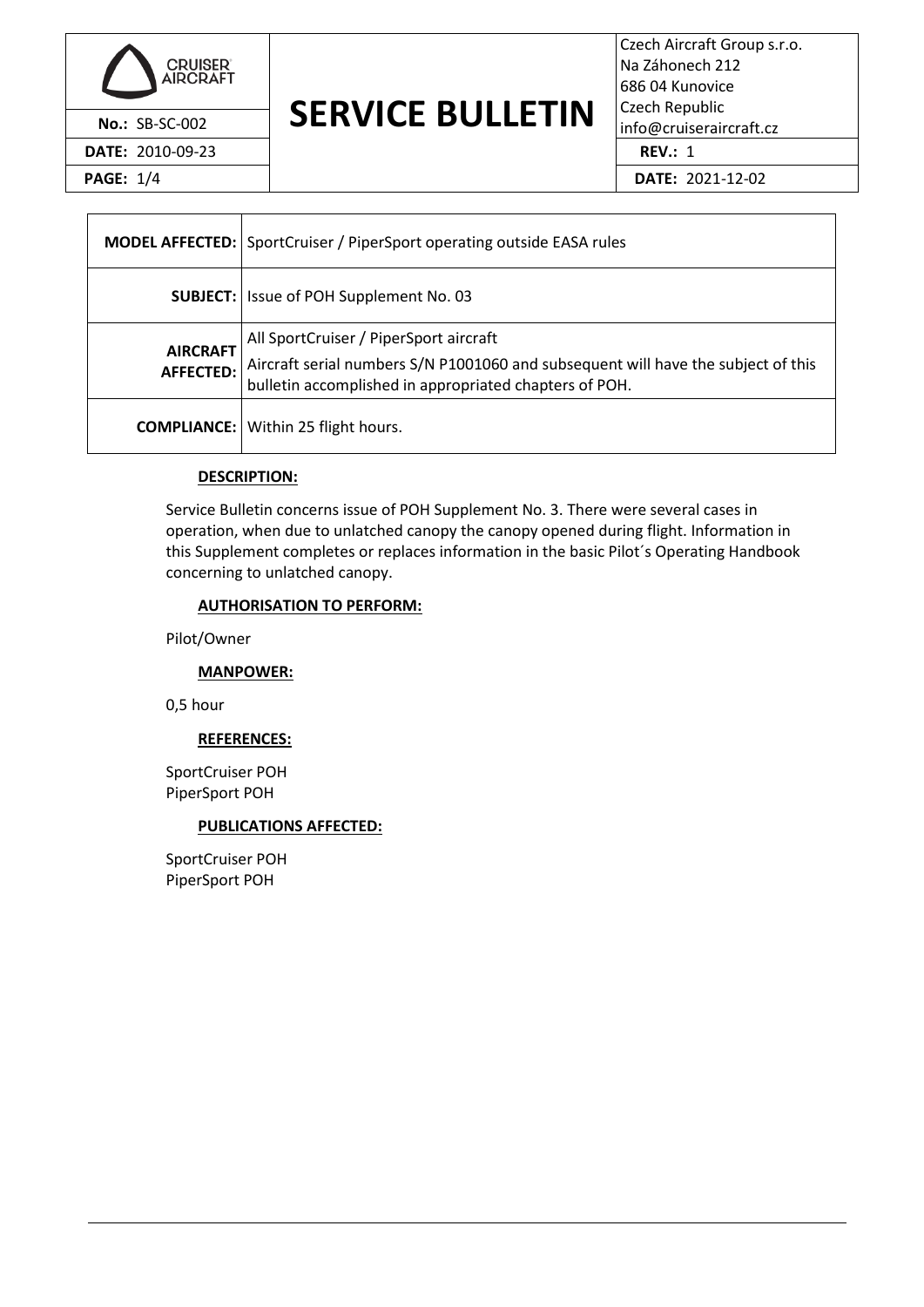

#### **SERVICE BULLETIN No.: SB-SC-002 DENVILE DULLE I IIV**  $\frac{1}{1000}$ cruiseraircraft.cz

Czech Aircraft Group s.r.o. Na Záhonech 212 686 04 Kunovice Czech Republic

### **ACCOMPLISHMENT INSTRUCTIONS:**

1) Download appropriate Supplement No. 03 from https://cruiseraircraft.cz/tech-publications/ POH Supplement No 3\_1 is valid to S/N: 06SC008, 06SC020, 06SC041, 07SC01 4, 07SC015, 07SC016, 07SC017, 07SC019, 07SC020, 07SC021, 07SC022, 07SC026, 07SC027, 07SC028, 07SC029, 07SC031, 07SC033, 07SC034, 07SC035, 07SC036, 07SC038, 07SC039, 07SC040, 07SC041, 07SC043, 07SC044, 07SC045, 07SC046, 07SC050, 07SC051, 07SC054, 07SC056, 07SC059, 07SC061, 07SC062, 07SC063, 07SC067, 07SC068, 07SC071, 07SC074, 07SC075, 07SC076, 07SC078, 07SC081

POH Supplement No 3\_2 is valid to S/N:

06SC037, 06SC038, 07SC018, 07SC024, 07SC025, 07SC032, 07SC042, 07SC047, 07SC052, 07SC053, 07SC055, 07SC060, 07SC064, 07SC065, 07SC066, 07SC069, 07SC070, 07SC077, 07SC079, 07SC082, 07SC083, 07SC084, 07SC085, 07SC086, 07SC090, 07SC091, 08SC087, 08SC088, 08SC089, 08SC093, 08SC094, 08SC098, 08SC099, 08SC100, 08SC101, 08SC102, 08SC104, 08SC105, 08SC106, 08SC109, 08SC110, 08SC111, 08SC112, 08SC115, 08SC117, 08SC121, 08SC125, 08SC126, 08SC129, 08SC132, 08SC133, 08SC134, 08SC135, 08SC136, 08SC139, 08SC140, 08SC142, 08SC143, 08SC144, 08SC149, 08SC150, 08SC155, 08SC156, 08SC157, 08SC158, 08SC159, 08SC167, 08SC168, 08SC169, 08SC172, 08SC173, 08SC176, 08SC179, 08SC185, 08SC189, 08SC190, 08SC193, 08SC194, 08SC195, 08SC199, 08SC200, 08SC203, 08SC204, 08SC207, 08SC208, 08SC211, 08SC212, 08SC215, 08SC218, 08SC219, 08SC223, 08SC224, 08SC225, 08SC228, 08SC229, 08SC231, 08SC232, 08SC237, 08SC238, 08SC241, 08SC242, 08SC243, 08SC244, 09SC165, 09SC166, 09SC246, 09SC247, 09SC248, 09SC249, 09SC252, 09SC254, 09SC257, 09SC258, 09SC262, 09SC263, 09SC264, 09SC265, 09SC266, 09SC267, 09SC268, 09SC270, 09SC273, 09SC275, 09SC276, 09SC277, 09SC278, 09SC279, 09SC280, 09SC281, 09SC282, 09SC283, 09SC284, 09SC286, 09SC287, 09SC288

POH Supplement No 3\_3 is valid to S/N: 09SC274, 09SC289, 09SC291, 09SC295, 09SC304

POH Supplement No 3\_4 is valid to S/N: 09SC293, 09SC300, 09SC301, 09SC309, 09SC311, 09SC329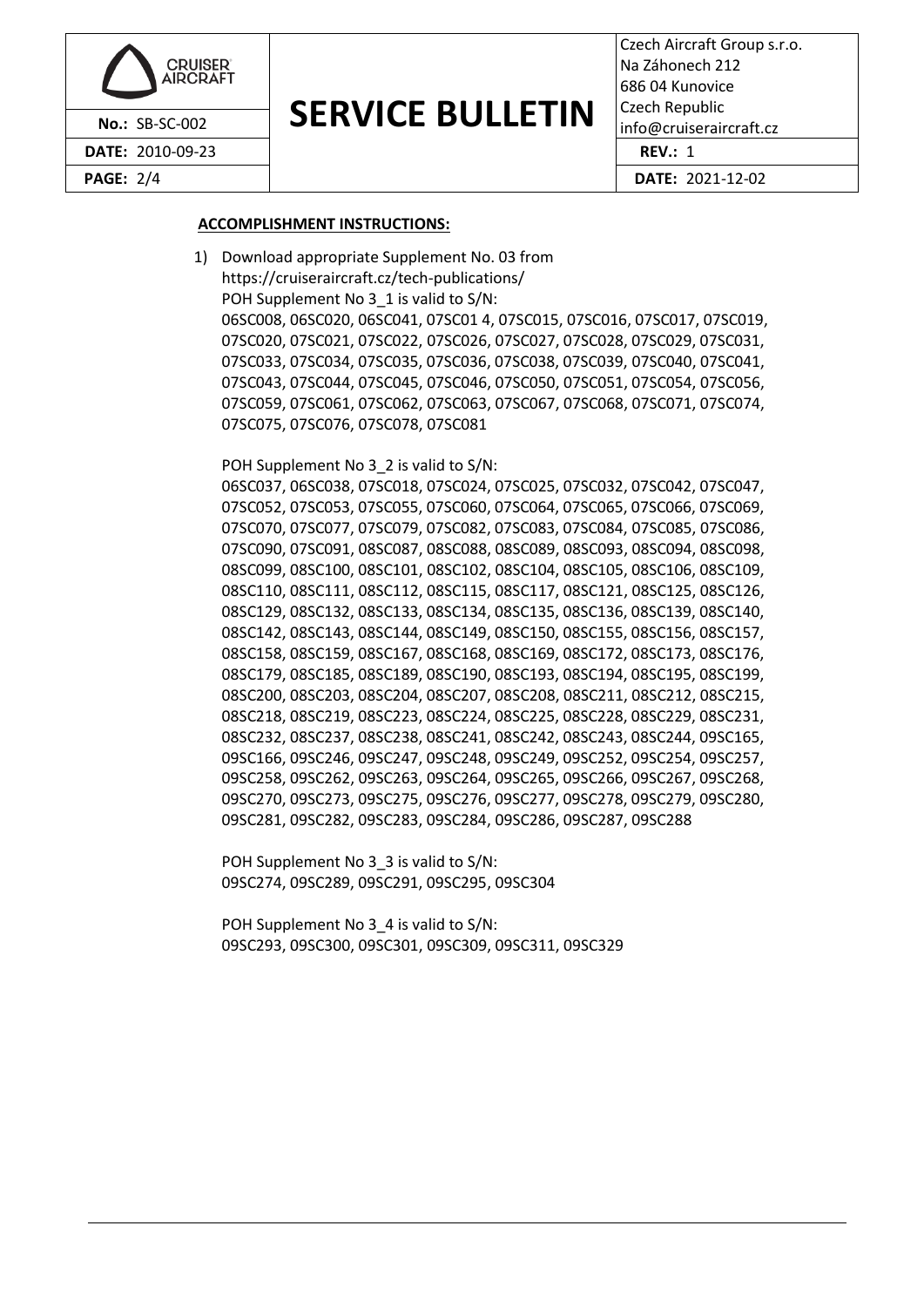| <b>CRUISER</b><br>AIRCRAFT |                         | Czech Airc<br>Na Záhone<br>686 04 Kur<br>Czech Rep |
|----------------------------|-------------------------|----------------------------------------------------|
| No.: SB-SC-002             | <b>SERVICE BULLETIN</b> | info@cruis                                         |
| <b>DATE: 2010-09-23</b>    |                         | REV: 1                                             |
| <b>PAGE: 3/4</b>           |                         | DATE: 2                                            |

## **SERVICE BULLETIN**

Czech Aircraft Group s.r.o. Na Záhonech 212 686 04 Kunovice Czech Republic  $info@cruiseraircraft.cz$ **PAGE:** 3/4 **DATE:** 2021-12-02

POH Supplement No 3\_5 is valid to S/N:

10SC290, P1001001, P1001002, P1001003, P1001004, P1001005, P1001006, P1001007, P1001008, P1001009, P1001010, P1001011, P1001012, P1001013, P1001014, P1001015, P1001016, P1001017, P1001018, P1001019, P1001020, P1001021, P1001022, P1001023, P1001024, P1001025, P1001026, P1001027, P1001028, P1001029, P1001030, P1001031, P1001032, P1001033, P1001034, P1001035, P1001036, P1001037, P1001038, P1001039, P1001040, P1001041, P1001042, P1001043, P1001044, P1001045, P1001046, P1001047, P1001048, P1001049, P1001050, P1001051, P1001052, P1001053, P1001054, P1001055, P1001056, P1001057, P1001058, P1001059

- 2) Print downloaded pages.
- 3) Insert appropriate POH Supplement No. 03 behind the current last page of POH.
- 4) Update aircraft records to reflect compliance with this Service Bulletin.

#### **APPROVAL:**

This Service Bulletin has been approved by:

|  | TITLE:                                   | Head of Design | Airworthiness |
|--|------------------------------------------|----------------|---------------|
|  |                                          | Organisation   | Manager       |
|  | <b>NAME:</b>                             | Jiří Sklenář   | Jiří Sklenář  |
|  | <b>HAND WRITTEN</b><br><b>SIGNATURE:</b> |                |               |